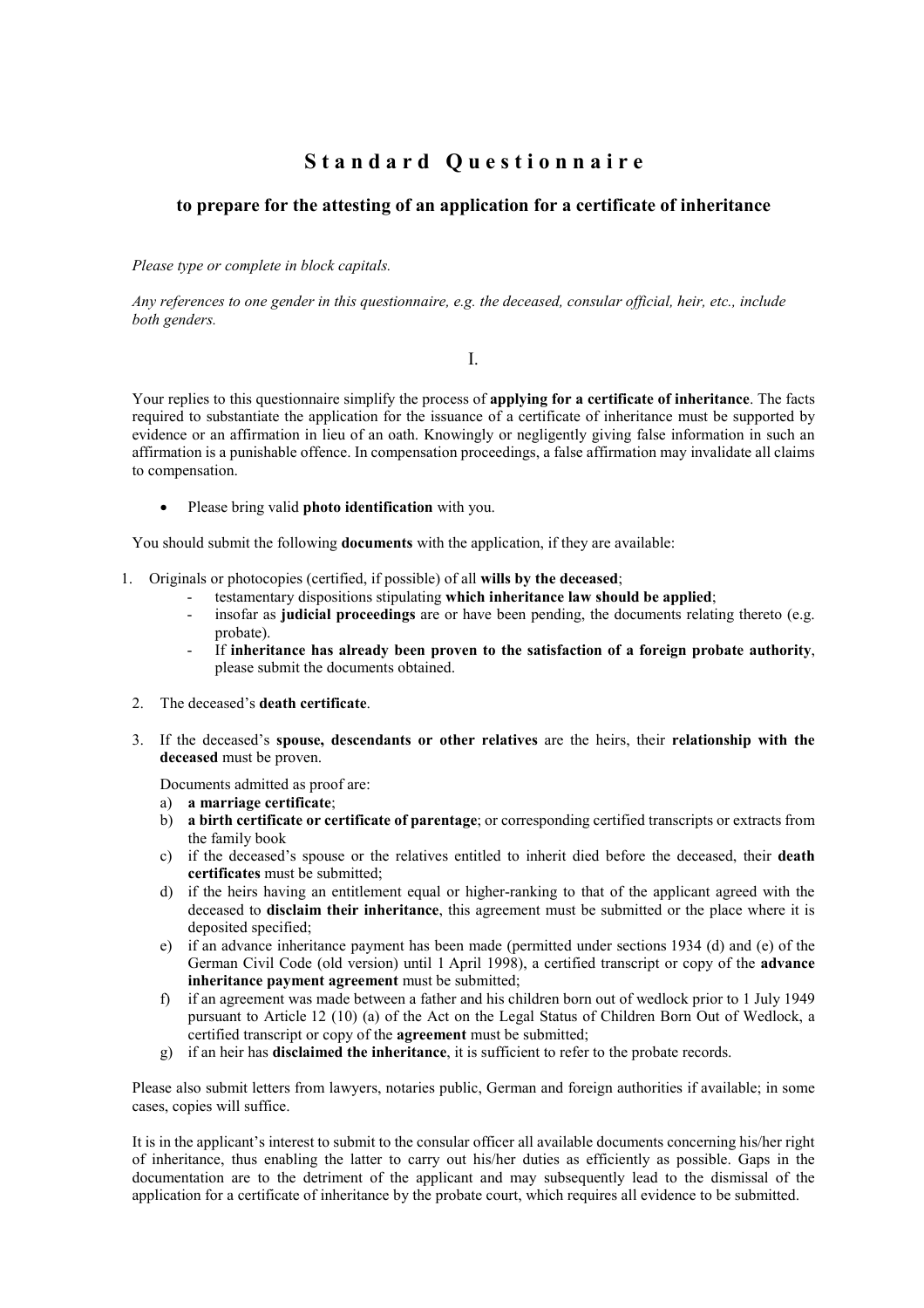**1. Information about the applicant**:

- a) Surname (and name at birth, if applicable; if divorced or widowed, list surname(s) previously used):
- b) First names:
- c) Date, place and country of birth:
- d) Profession:
- e) Language:
- f) Nationality:
- g) Address and telephone number:
- h) Identification document (for German nationals, preferably a German passport):

No. ................................................................................................................ Register no. ........................................................................................................ Issued on: ............................................................................................... Issued by:....................................................................................

- i) Relationship to the deceased:
- j) Purpose for which the certificate of inheritance/ECS is required:

### **2. Information about the deceased:**

- **a)** Surname (and name at birth, if applicable):
- **b)** First names:
- **c)** Date, place and country of birth:

**d)** Address at the time of death. (If the deceased had more than one address, please provide the most relevant):

- **e)** When and where did the deceased die (death certificate)?
- **f) Place of habitual abode** at the time of death:

(The deceased's place of habitual abode must be determined by the authorities by means of a general assessment of the deceased's circumstances in the years prior to death and at the time of death. This assessment will take particular account of the duration and regularity of the deceased's stays in the relevant country, but also of the circumstances surrounding it and the reasons for it. These should show evidence of a particularly close and strong link with the relevant country.)

**Administrative area** (administrative district, province, etc., federal state):

## **Last domicile in the country of which the deceased was a national**:

**g)** Where are the **deceased's assets** for which a formal certificate of inheritance is required?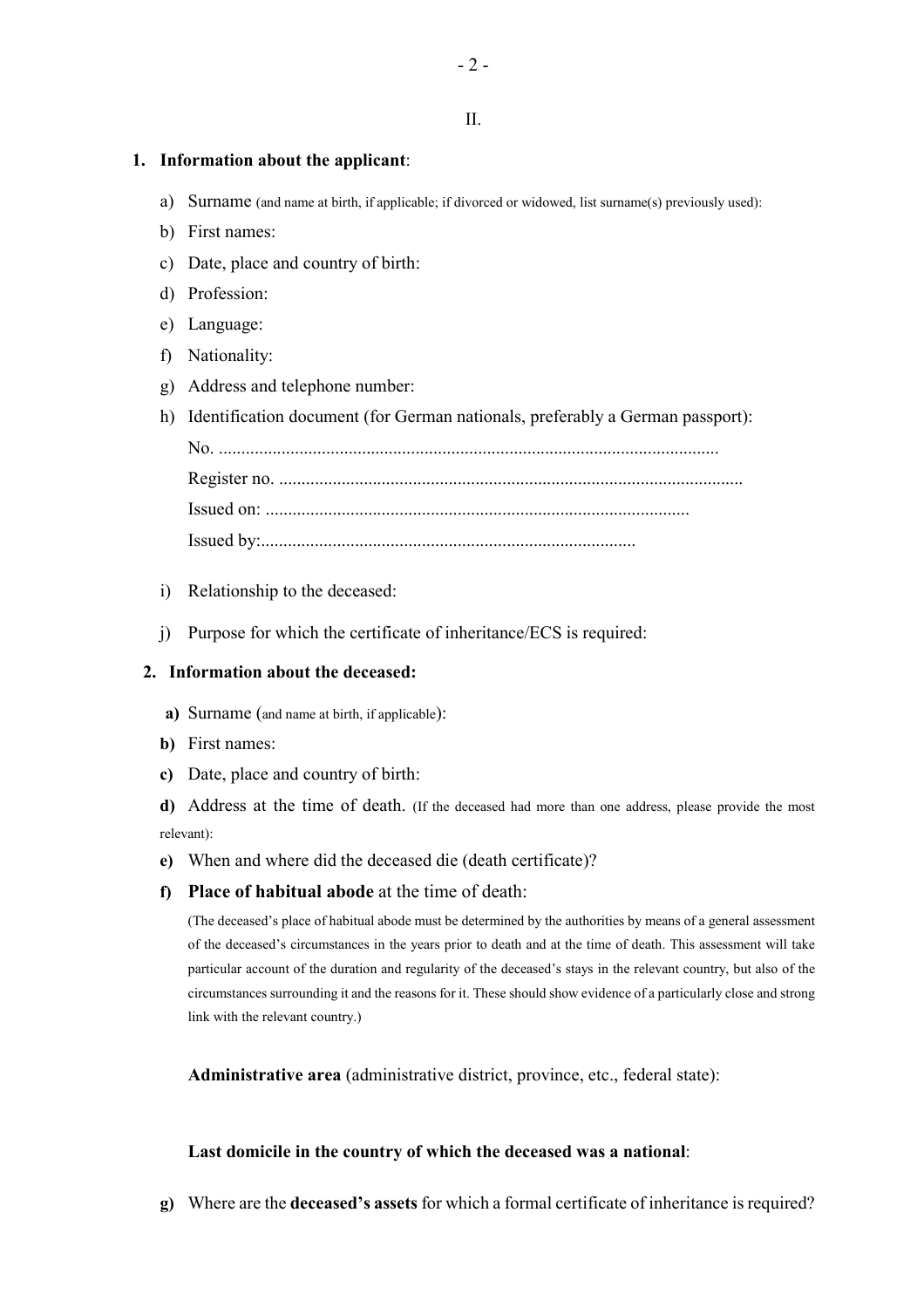### **h) If missing**:

### If a final declaration of death has been made,

please state the time of death established by the court, as well as the date and reference number of the German Local Court's decision:

#### If no final declaration of death has been made,

please state since when the deceased has been missing, his/her last known domicile, and any additional information to support the presumption of death:

#### **i) Nationality at the time of death**:

(The term "German nationality" also applies to persons who, pursuant to Article 116 (1) of the Basic Law of the Federal Republic of Germany, have legal status as Germans without possessing German nationality.)

Nationality proven by:

A certificate of nationality: A certificate indicating legal status as a German national:

If German by naturalisation or – for women – by marriage to a German (prior to 31 March 1953) or by declaration following marriage to a German (prior to 31 December 1969), please state previous nationality as well:

## - Did the deceased possess **any nationality/nationalities other than German** at the time of death?

If the deceased was denaturalised pursuant to the Act of 14 July 1933 (Reich Law Gazette I, p. 480) or the ordinance of 25 November 1941 (Reich Law Gazette I, p. 722) and not renaturalised and did not acquire a foreign nationality, enter "stateless".

#### - If **stateless:**

Nationality acquired at birth: Date of and reason for emigration:

### **j) Marital status** at time of death (single, married, widowed, divorced):

#### **k) Date of marriage:**

First marriage: Second marriage:

#### **l) Place of marriage and first common domicile:**

First marriage Second marriage

#### **m**) **Nationality at the time of marriage:**

First marriage Second marriage

n) Did the deceased live in Germany at any time? If so, when and where?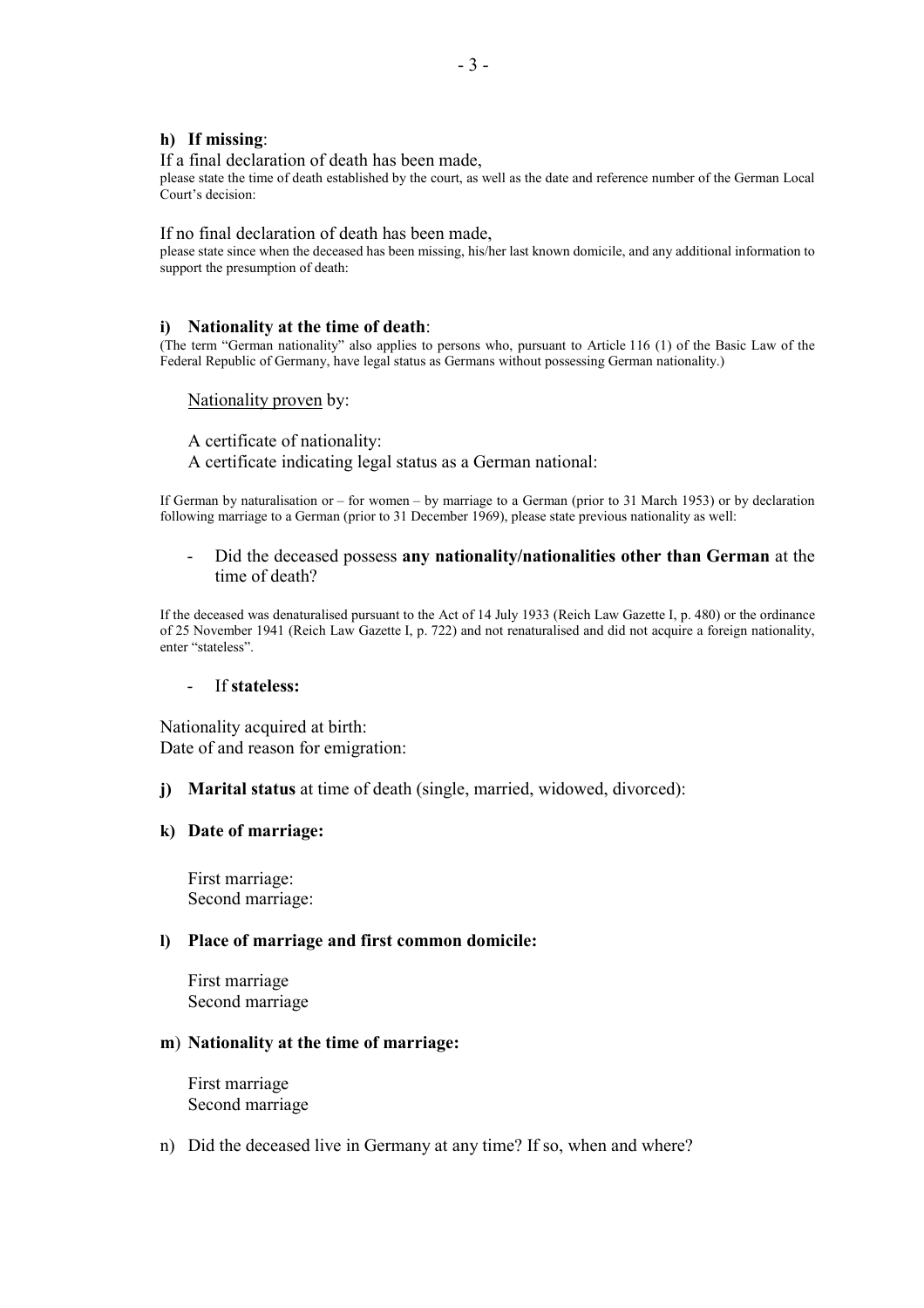o) Was the deceased **legally** a member or non-member of a church, religious community or philosophical community at the time of death (only applicable if the deceased's last country of residence subjects inheritances to religious law)?

### 3. **Spouse of the deceased:**

#### First marriage:

- a) Surname (and name at birth, if applicable):
- b) First names:
- c) Address:
- d) Date and place of birth:
- e) Nationality at the time of marriage:
- f) Date and place of death or divorce ( in the case of a legally binding divorce, state the court which pronounced the final decree and the date and reference number of the judgement):

#### Second marriage:

- a) Surname (and name at birth, if applicable):
- b) First names:
- c) Address:
- d) Date and place of birth:
- e) Nationality at the time of marriage:
- f) Date and place of death or divorce ( in the case of a legally binding divorce, state the court which pronounced the final decree and the date and reference number of the judgement):

#### **4**. **Prenuptial agreement**

(a) Was a **prenuptial agreement** (regulating property rights) concluded before a court or notary public?

If yes, where, when and under what law was it concluded? What provisions does it contain?

#### Type of **property regime agreed**:

b) Did the deceased or the deceased's spouse make a unilateral declaration before a German notary public, a German court or German mission abroad **precluding** the **statutory property regime of a community of accrued gains** under the German Civil Code?

If yes, state type and date of declaration and to whom it was made:

#### **5. Descendants of the deceased**

 (Children, including from previous marriages, adopted children and children born out of wedlock):

For adopted children, please state the date and place of the adoption and the authority responsible. In the case of children born out of wedlock, please state whether paternity has been acknowledged or determined by a final court judgement or whether proceedings to determine paternity are or were pending or whether and when an application to determine paternity will be made.

a) Surname (and name at birth, if applicable):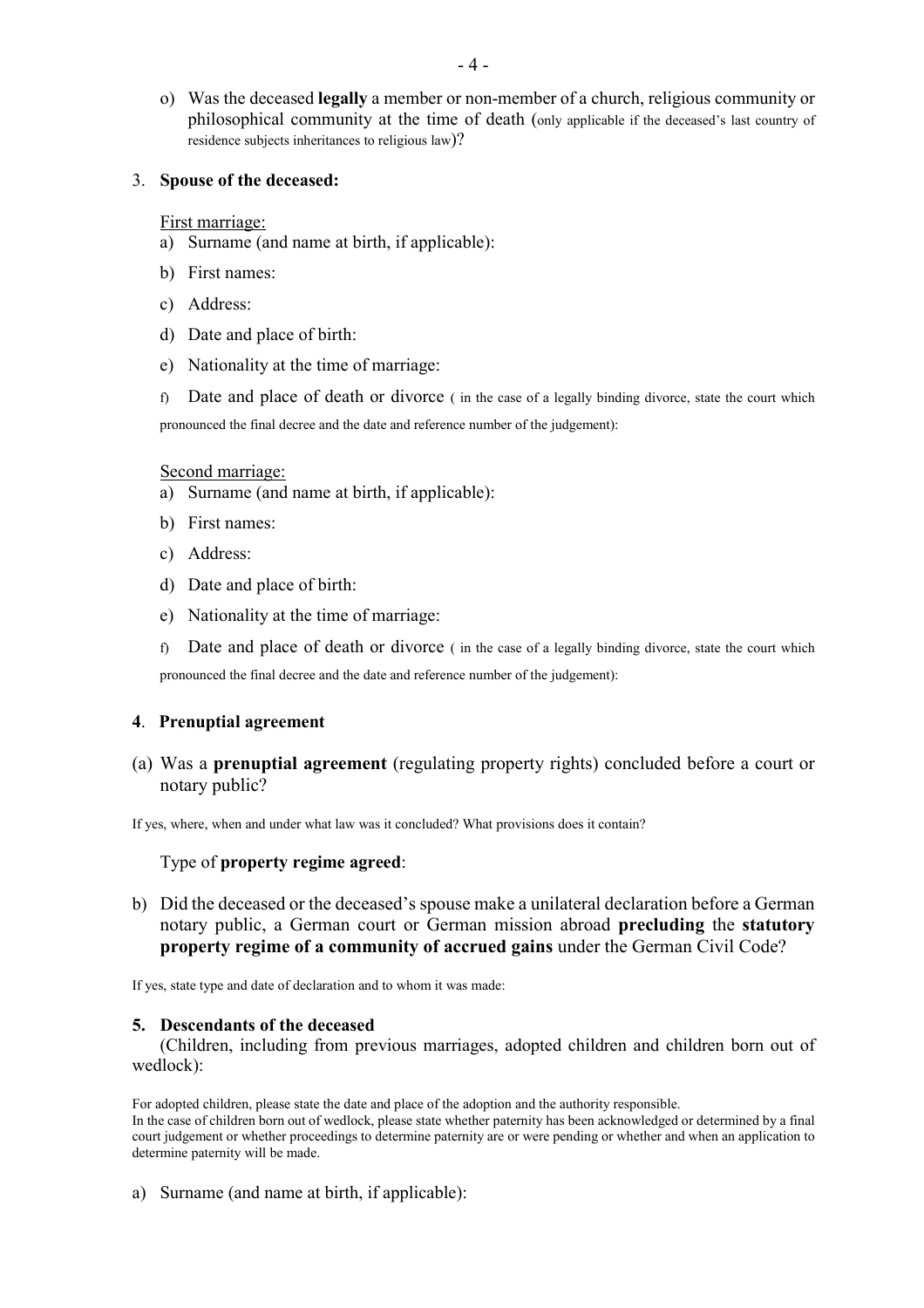First names:

Date and place of birth:

Address:

Marital status (single, married, divorced, widowed): Place and date of death:

b) Surname (and name at birth, if applicable):

First names: Date and place of birth: Address: Marital status (single, married, divorced, widowed): Place and date of death:

c) Surname (and name at birth, if applicable):

First names:

Date and place of birth:

Address:

Marital status (single, married, divorced, widowed):

Place and date of death:

For further descendants, please enter the details overleaf.

**If any of the descendants listed above died before the deceased or disclaimed their inheritance**, please enter the details (surname, first name(s), date and place of birth and address) of their children by the relevant letters below.

Children of 5 a)

Children of 5 b)

Children of 5 c)

*For further children, please enter the details overleaf.* 

6. If the deceased has no descendants:

Parents of the deceased (if adoptive parents, please underline the word "adoptive" and also give details of the biological parents):

a) Father:

Surname (and name at birth, if applicable): First names: Date and place of birth: Address: Date and place of death: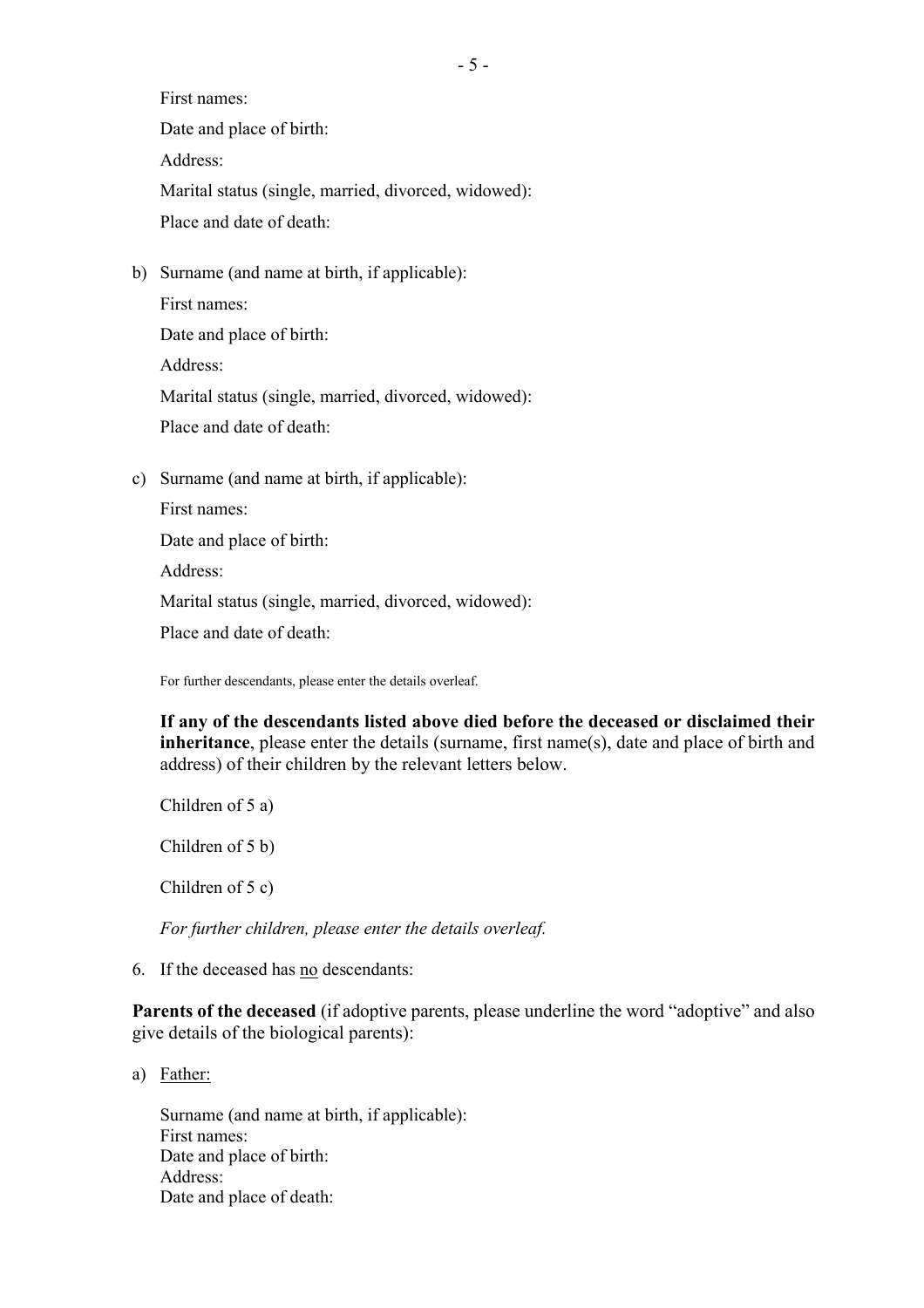b) Mother:

Surname (and name at birth, if applicable): First names: Date and place of birth: Address: Date and place of death:

7. If one or both of the parents are deceased:

## **Siblings of the deceased**:

- a) Surname (and name at birth, if applicable): First names: Date and place of birth: Address: Date and place of death:
- b) Surname (and name at birth, if applicable): First names: Date and place of birth: Address: Date and place of death:
- c) Surname (and name at birth, if applicable): First names: Date and place of birth: Address: Date and place of death:

*For further siblings, please enter the details overleaf.* 

Please list below under the relevant letters the children of those siblings who died before the deceased:

Children of 7 a)

Children of 7 b)

Children of 7 c)

8. If the deceased has neither descendants (section 5) nor heirs pursuant to sections 6 or 7, please name his or her **paternal and maternal grandparents and their descendants** (siblings of the deceased's parents and the children of these siblings):

If deceased, please state the date and place of death.

- 9. If no living persons are named in sections 3 and 5 to 8, **which persons related to the deceased are still alive**?
- 10. Are or were there any other persons due to whom the named heir(s) could be **excluded from the inheritance** or could have their **portion of the inheritance reduced**?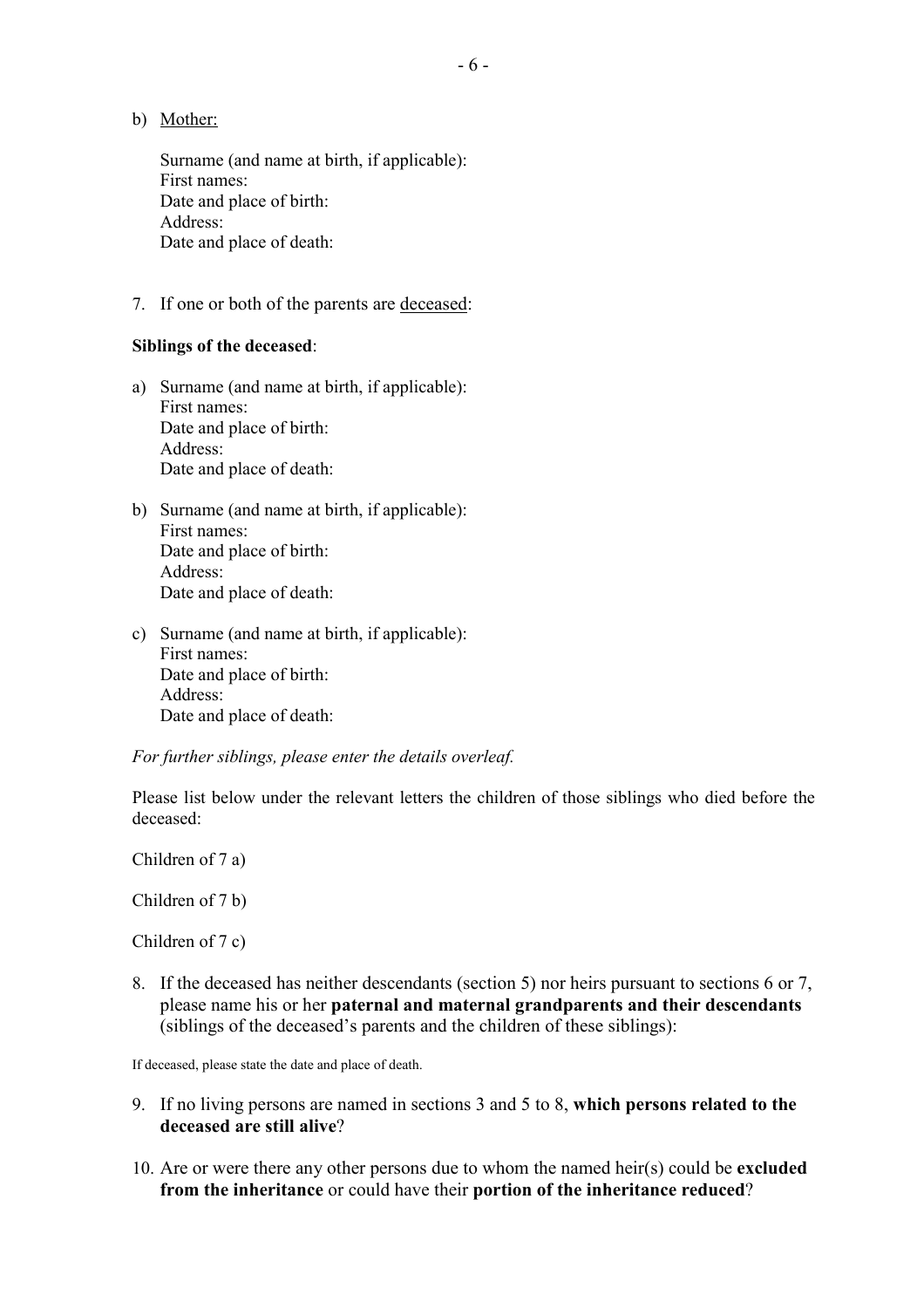11. Did the deceased make a **choice of law** regarding the **succession** (and the validity of his/her will) in the form of a **disposition mortis causa**?"

Date and place of execution: Choice of law:

12. Did the deceased make **any other disposition mortis causa** (testamentary disposition), e.g. a will, joint will, deed of succession?

Date and place of execution:

Type of testamentary disposition:

## **- Private will:**

- a) handwritten (wholly in the deceased's own hand)
- b) typewritten before witnesses (how many?) (only in countries where Anglo-American law applies)

## - **Public will?**

Before whom was it executed (e.g. notary public)?

In countries where Anglo-American law applies, a notary public has no power equivalent to that under German law to certify documents; if he or she is mentioned in a will governed by Anglo-American law, the will is not deemed to be a public one.

- **Special types** of testamentary disposition envisaged under specific legal systems for certain situations (e.g. in case of mortal danger etc.)

- Court or other agency to which the testamentary disposition was submitted, stating reference number and date: Where is the document now?

- Has **executorship of the estate** been stipulated? Name and address of the executor:

- Has **administration of the estate been stipulated?**

Name and address of the administrator:

- Does the will provide for **provisional succession or estate in remainder**?
- Do further dispositions mortis causa exist? If so, please provide details.
- Who are the **heirs appointed by the deceased in such dispositions mortis causa** (surnames, first names, dates and places of birth, addresses)?
- 13. **To which portions** of the inheritance are the **heirs appointed** by a disposition mortis causa or **statutory heirs** entitled?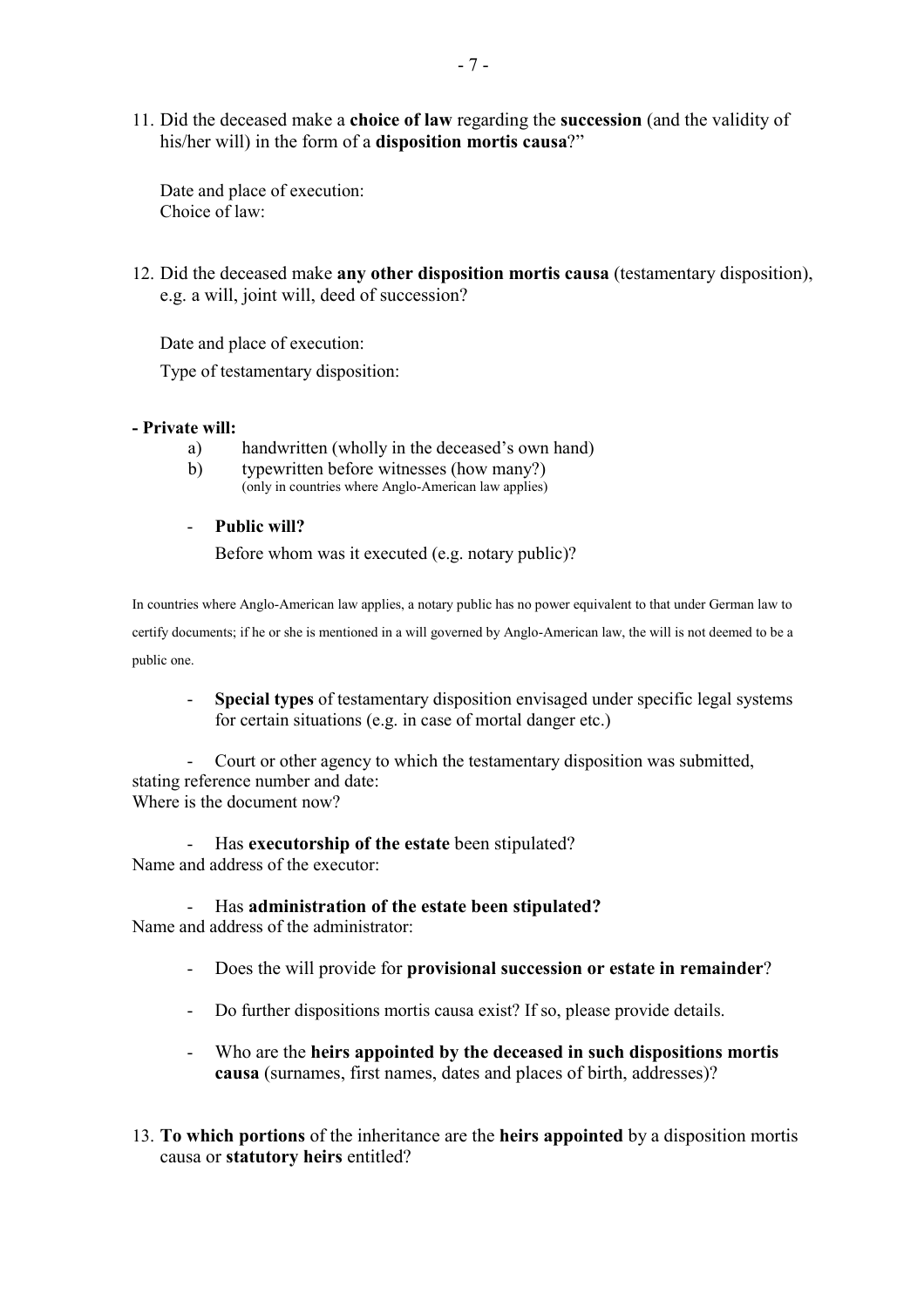### **14. Miscellaneous:**

a) Does the deceased's estate include **land in Germany**? If so, where is it located? (Please give the most precise information possible, including the specifications contained in the cadastre or land register, if known.)

Is a certificate of inheritance needed for this purpose?

- b) Does the estate include **property** in Germany **other than land**? If so, where is it located? Is a certificate of inheritance needed for this purpose?
- c) Is a **lawsuit** concerning the right of succession pending?
- d) If so, before which court?

Reference no.: Date:

e) Has a certificate of inheritance already been issued for the whole estate or a part thereof or has a final court judgement been handed down?

f) If so, by which court?

Reference no.: Date:

## g) What is the **estimated market value** of

- the entire estate, excluding any debts?
- the part of the estate located in the Federal Republic of Germany?

h) Is the certificate of inheritance needed for reparation, restitution or equalisation-ofburden proceedings? (Underline as appropriate)

Authority responsible for indemnification/equalisation of burdens: Reference no.:

## i) **Representative**

- Do you have a **local authorised representative**?

Name: Address: Telephone no.:

> - Do you have a **representative in the Federal Republic of Germany authorised** to deal with further inheritance proceedings?

Name: Address: Telephone no.: What power of attorney have you granted?

- If you have no authorised representative in the Federal Republic of Germany, are you willing to authorise a person to **represent you in further inheritance proceedings**?